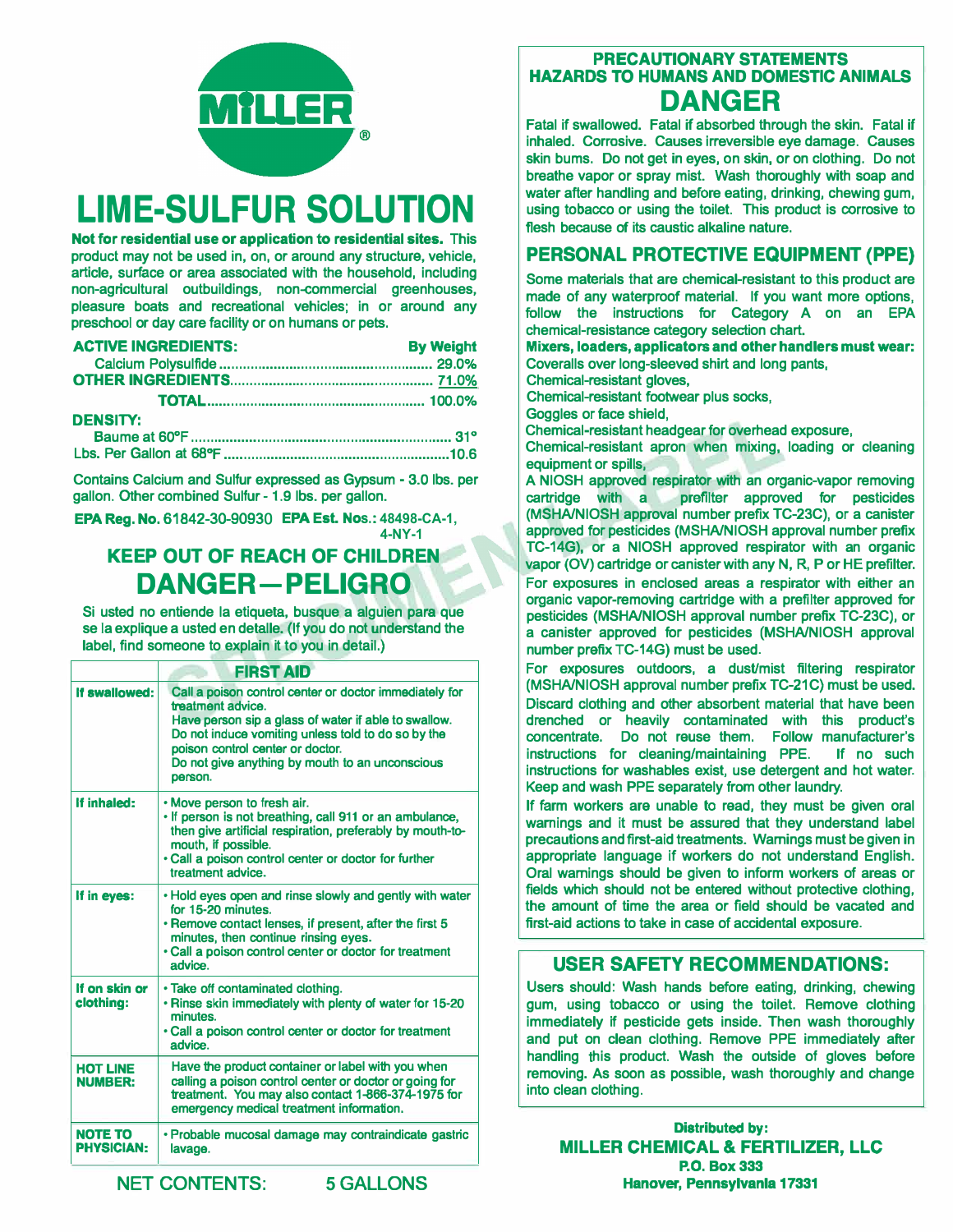#### **ENVIRONMENTAL HAZARDS**

This pesticide is toxic to fish. Drift may be hazardous to aquatic organisms in water adjacent to treated areas. Do not apply directly to water, or to areas where surface water is present or to intertidal areas below the mean high water mark. Do not contaminate water when disposing of equipment washwater or rinsate.

#### **PHYSICAL OR CHEMICAL HAZARDS**

Do not mix Lime-Sulfur Solution with acids or phosphate fertilizer products. Deadly and potentially extremely flammable hydrogen sulfide gas may be emitted.

#### **DIRECTIONS FOR USE**

It is a violation of Federal Law to use this product in a manner inconsistent with its labeling.

Do not apply this product in a way that will contact workers or other persons, either directly or through drift. Only protected handlers may be in the area during application. For any requirements specific to your State or Tribe, consult the agency responsible for pesticide regulation.

#### **AGRICULTURAL USE REQUIREMENTS**

Use this product only in accordance with its labeling and with the Worker Protection Standard, 40 CFR part 170. This standard contains requirements for the protection of agricultural workers on farms, forests, nurseries, and greenhouses, and handlers of agricultural pesticides. It contains requirements for training, decontamination, notification, and emergency assistance. It also contains specific instructions and exceptions pertaining to the statements on this label about personal protective equipment, and restricted-entry interval. The requirements in this box only apply to uses of this product that are covered by the Worker Protection Standard.

Do not enter or allow worker entry into treated areas during the restricted entry interval (REI) of 48 hours.

PPE required for early entry to treated areas that is permitted under the Worker Protection Standard and that involves contact with anything that has been treated, such as plants, soil, or water, is: Coveralls over long-sleeved shirt and long pants, chemical-resistant gloves, chemical-resistant footwear plus socks, goggles or face shield, chemical-resistant headgear for overhead exposure and a chemical-resistant apron when mixing, loading or cleaning equipment or spills.

**Double Notification:** Notify workers of the application by warning them orally and by posting warning signs at entrances to treated areas.

#### **NON-AGRICULTURAL USE REQUIREMENTS**

The requirements in this box apply to uses of this product that are NOT within the scope of the Worker Protection Standard for agricultural pesticides (40 CFR part 170). The WPS applies when this product is used to produce agricultural plants on farms, forests, nurseries, or greenhouses.

Do not enter or allow others to enter treated areas until sprays have dried.

#### **INSTRUCTIONS FOR USE**

Some fruits and other plants are susceptible to injury from sulfur under certain climatic conditions. The user is advised not to use sulfur on any crop unless local use has proved that sulfur does not damage crops in that locality.

**USE PRECAUTIONS:** Do not use this product within 30 days of an oil spray at any stage other than dormant (deciduous only) unless prior experience in your immediate area has shown that shorter intervals will not result in phytotoxic injury. Lime-Sulfur may burn foliage when temperature is high; avoid applying this material during very hot periods of the day (above 85° F). Keep container tightly closed when not in use. If crust should form on the surface, break through the crust so product will pour.

**RESTRICTIONS: Not for residential use or application to residential sites.** This product may not be used in, on, or around any structure, vehicle, article, surface or area associated with the household, including non-agricultural outbuildings, non-commercial greenhouses, pleasure boats and recreational vehicles; in or around any preschool or day care facility or on humans or pets.

Do not apply, or allow to drift, to painted surfaces, as a permanent stain may result. Do not combine Lime-Sulfur with other pesticides unless previous experience has shown them to be compatible. If tank mixing, always follow the more restrictive label directions. This product cannot be mixed with any product containing a label prohibition against such mixing. Read entire label and use strictly in accordance with label directions.

Do not apply this product through any type of irrigation system.

Do not use this product for crop thinning.

Unless otherwise indicated, the following use rates are per 100 gallons of water. Where a rate range is given, use the higher rates when disease is severe or where disease was severe in the previous season.

Do not apply more than 30 gallons of this product/acre/year to any crop listed on this label.

#### **SPRAY DRIFT MANAGEMENT**

A variety of factors including weather conditions (e.g., wind direction, wind speed, temperature, relative humidity) and method of application (e.g., ground, aerial, airblast, chemigation) can influence pesticide drift. The applicator and grower must evaluate all factors and make appropriate adjustments when applying this product.

For groundboom applications:

WIND SPEED:

Do not apply at wind speeds greater than 10 mph at the application site.

DROPLET SIZE:

Apply as a medium or coarser spray according to the American Society of Agricultural Engineers (ASAE) 572 definition for standard nozzles (Medium and Coarse) and the minimum volume mean diameter (VMD) for spinning atomizer nozzles.

RELEASE HEIGHT:

Apply using a nozzle height of no more than 4 feet above the ground or crop canopy.

For airblast applications:

Sprays must be directed into the crop canopy, rather than above the canopy.

Outward pointing nozzles should be turned off at row ends and when spraying outer rows.

TEMPERATURE INVERSIONS:

If applying at wind speeds less than 3 mph, the applicator must determine if a) conditions of temperature inversion exist, or b) stable atmospheric conditions exist at or below nozzle height. Do not make applications into areas of temperature inversions or stable atmospheric conditions.

**DILUTE SPRAY OR APPLICATION** - For general dilute applications, use higher gallonage (100 - 400 gal/acre) on larger trees where required.

**CONCENTRATE SPRAY OR APPLICATION** - For concentrate spray applications, use 100 gal/acre. NOTE: When using concentrate sprays do not exceed 12 gallons of Lime-Sulfur Solution per 100 gallons on a per acre basis.

(NOTE: Rust mites and scale insects have been shown to be more effectively controlled with dilute or semi-dilute applications.)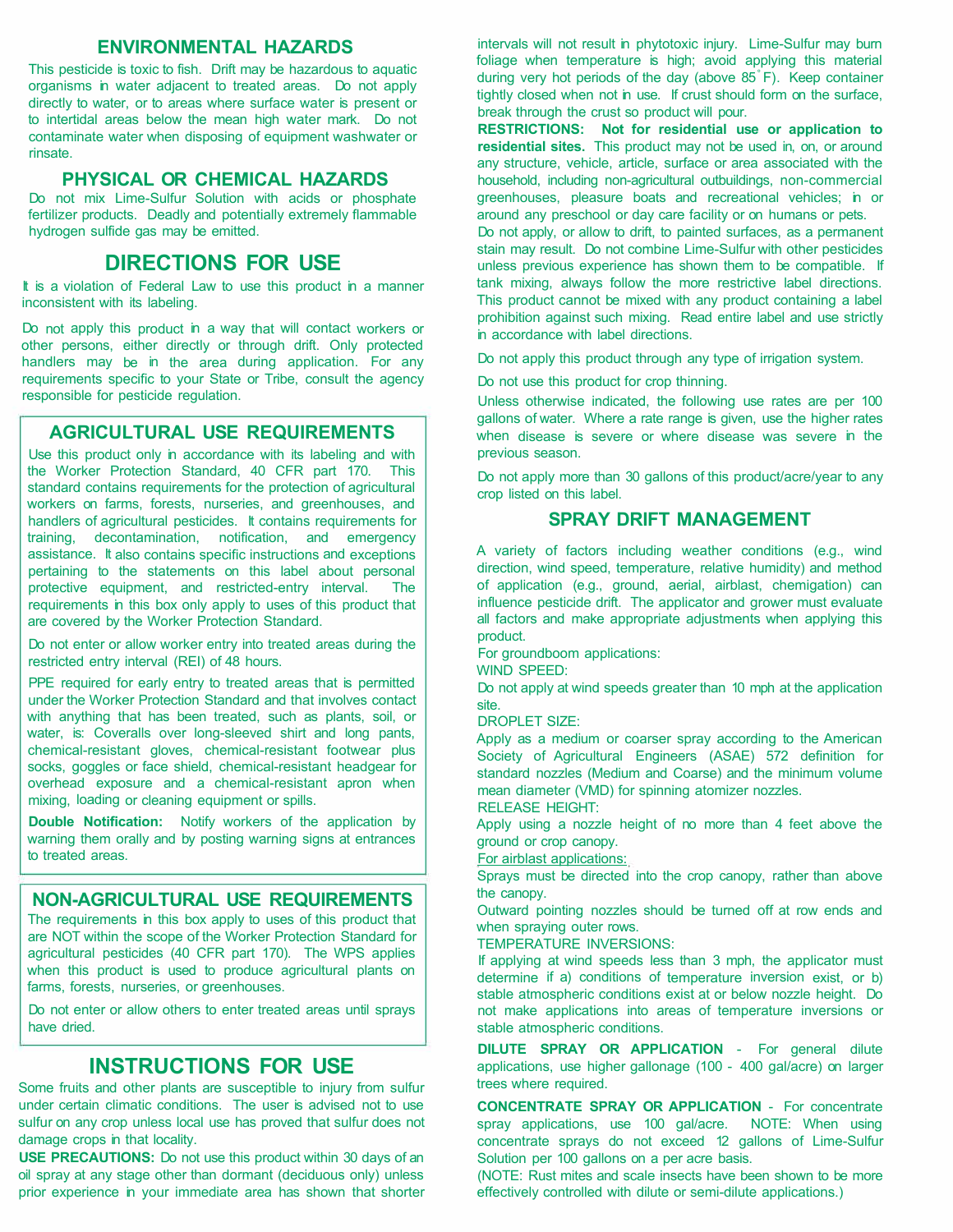**ALMONDS:** DORMANT for Powdery Mildew, Shothole - Apply 1 to 3 applications of 8 gallons at two week intervals between November 15 and December 15.

DORMANT OR DELAYED DORMANT for Scab (Cladosporium carpophilum) apply 8 - 16 gallons in 100 gallons per acre in a concentrate spray per acre. As a dilute spray apply 4 gallons.

PRE-BLOOM, EARLY BLOOM and FULL BLOOM for Brown Rot Blossom Blight - Apply  $\frac{3}{4}$  to  $\frac{1}{2}$  gallons.

**APPLES:** DORMANT for Blister Mite, Rust Mite, Brown Mite, European Red Mite and San Jose Scale - Apply 6 to 11 gallons, OR 3 gallons plus  $1\frac{1}{2}$  gallons supreme or superior type oil spray. For Blister Mite and Rust Mite only -Apply 3 gallons.

NOTE: Apple Scab and Powdery Mildew are not controlled at this stage.

DELAYED DORMANT for Blister Mite, Rust Mite, Apple Scab, Brown Mite, Powdery Mildew - Apply 3 gallons. For Leaf Spot - Increase rate to 7½ to 10 gallons. (See Growing Season Recommendation). For Scab only -Apply 1<sup>1/2</sup> to 2 gallons, repeat in Pre-Pink and Pink stages.

PRE-PINK for Powdery Mildew, Apple Scab-Apply 2 to 3 gallons. For Apple Scab repeat in Pink stage. For Powdery Mildew see Pink stage recommendation.

PINK for Powdery Mildew, Apple Scab - Apply 2½ gallons or 2 gallons plus 5 pounds of wettable sulfur. A Petal Fall application may be needed.

PRE-BLOOM for Blotch -Apply 2 gallons, repeat at Petal Fall, and again 10 days later.

PETAL FALL for Blotch - (See Pre-Bloom directions) -Apply 2 gallons. Repeat in 10 days.

GROWING SEASON FOLIAR SPRAYS for Leaf Spot -Apply ½ gallon (See Delayed Dormant directions).

NOTE: Use on Delicious apples may cause injury.

NOTE: DO NOT USE ON GINGER GOLD APPLES.

POST-HARVEST (Late fall after temperatures cool (Mid-October to November) before the first frost): For Rust Mite, Blister Mite, San Jose Scale, Aphid and Mite eggs -Apply 3 to 5 gallons plus  $1\frac{1}{2}$  to 2 gallons of supreme or superior type oil.

NOTICE TO USER: Post-Harvest applications of Lime Sulfur may cause early defoliation. Early Post-Harvest sprays (early to mid September) can retard tree growth and are not recommended.

**BLUEBERRIES:** Phomopsis Cane and Twig Blight -Apply 5 to 6 gallons per 100 to 150 gallons of diluted spray per acre. Apply during delayed dormant stage after leaf buds begin to break. To aid control of Mummy Berry (caused by the fungus Monilinia vaccinii-corymbos1), apply a post harvest (September to October) or early dormant spray of 8 gallons Lime-Sulfur Solution per 100 gallons of water. Use 200 to 300 gallons of spray per acre.

NOTE TO USER: Do not use within 14 days of an oil spray or when temperatures are above 85<sup>°</sup>F. Burning of foliage may occur during period of warm temperatures.

**CANEBERRIES:** (Such as Blackberries, Boysenberries, Raspberries, and other caneberries.)

FALL application for Red Berry Mite, Blackberry Leaf Mite -Apply 8 gallons after old canes have been removed from the field.

DORMANT OR DELAYED DORMANT (Green Bud) for Anthracnose, Cane Blight, Powdery Mildew, Overwintering Spores, Rust -Apply 6 to 12 gallons. For Spur Blight -Apply one spray at 12 gallons or two sprays at 10 gallons before buds break and show silver. For Overwintering Spores only - Apply 2 1/3 gallons.

DELAYED DORMANT or when leaf buds first start to open for Red Berry (Blackberry mite), Rose Scale, Oyster Scale, San Jose Scale, and Yellow Rust -Apply 8 gallons.

EARLY SPRING when new growth is  $1\frac{1}{2}$  inches long, use 5 gallons for the control of Rose Scale, Oyster Scale, San Jose Scale, and Yellow Rust. When fruiting canes are 8 to 12 inches long and before blossoms have opened - for Anthracnose, Cane Blight, Powdery Mildew and Rust -Apply 8 1/3 gallons. Do not use on raspberries at this timing.

**CHERRIES (SWEET):** DELAYED DORMANT for Powdery Mildew- Apply 7½ gallons. For the control of Coryneum Blight, Scale Insects, Peach Twig Borer, Leaf Curl, Silver Mites -Apply 6 to 11 gallons per 100 gallons of spray or at a rate of 3 gallons with  $1\frac{1}{2}$  gallons of superior type oil per 100 gallons for additional control of Brown Mites and Red Mites.

POST-HARVEST for Brown Mites, Two Spotted Mite - Apply 1 gallon plus 4 pounds wettable sulfur.

POST-HARVEST for Powdery Mildew -Apply 10 to 20 gallons per acre in sufficient water for coverage.

**CHERRIES (TART):** DELAYED DORMANT for the control of Coryneum Blight, Scale Insects, Peach Twig Borer, Leaf Curl, Silver Mites - Apply 6 to 11 gallons per 100 gallons of spray or at a rate of 3 gallons with  $1\frac{1}{2}$  gallons of superior type oil per 100 gallons for additional control of Brown Mites and Red Mites.

PRE-BLOOM, EARLY BLOOM and FULL BLOOM for Brown Rot Blossom Blight, Leaf Spot, Scab - Apply up to 3 sprays at 1<sup>1/2</sup> gallons.

LATE SEASON for Brown Rot (Fruit), Leaf Spot, Powdery Mildew - Use  $\frac{1}{2}$  gallon. Apply 3 to 5 sprays at weekly intervals until harvest.

POST-HARVEST for Brown Mites, Two Spotted Mite - Apply 1 gallon plus 4 pounds wettable sulfur.

**CITRUS:** Red Spider Mites - Apply 2 gallons when the mites appear. Thrips - Apply 2 gallons. Consult with your State Agricultural Experiment Station for recommendations.

Rust Mites - JANUARY apply 1½ gallons. APRIL or MAY, AUGUST 15 to SEPTEMBER 15 and OCTOBER 15 to DECEMBER 15 - Apply 7½ pints per 100 gallons. Tangerines should be sprayed during late winter and early spring (February 15 to April 15).

NOTE: Early and Mid-Season citrus may be injured by Lime-Sulfur sprays during summer and early fall months.

**ORANGES (NAVEL and VALENCIA)** for Flat Mite, Thrips, light infestations of Citrocola Scale -Apply 2 gallons in winter between January 1 and March 15, but before new shoots exceed  $\frac{1}{2}$  inch in length. Do not apply where heavy copper residues are present.

**HAZELNUTS** - Big Bud Mite - (Not for use in California) -Apply 12 gallons of product per acre in sufficient water for complete coverage of trees (a minimum of 100 gallons of water per acre). Apply when buds begin to open in the spring.

**CURRANTS, GOOSEBERRIES:** BUD BREAK for Anthracnose - Apply 2½ gallons. Repeat 10 to 15 days later. Apply 3 pints at 10 day intervals after second spray if needed.

PRE-BLOOM and POST-BLOOM for Powdery Mildew -Apply 1<sup>1/2</sup> quarts.

**FRUIT TREES (BEARING):** DORMANT for Overwintering Spores -Apply 3½ gallons. **Do not apply to apricots.**

**FRUIT TREES (NON-BEARING):** CLUSTER BUD and PRE-BLOOM for Blotch, Powdery Mildew, Scab -Apply 2½ quarts. **Do not apply to apricots.**

**GRAPES:** DORMANT for Phomopsis - Prior to bud swell, apply 15 - 20 gallons per acre in sufficient water for coverage. Spray to runoff.

During the DORMANT period for Powdery Mildew, Mealybugs - Apply 4 to 10 gallons per acre in sufficient water for coverage.

During the growing season when new shoots are 4 to 6 inches long for Anthracnose, Powdery Mildew, Mealybugs - Apply 2 quarts in sufficient water for coverage. On mature foliage use 1 pint plus 4 pounds of wettable sulfur.

For later applications during the growing season for Powdery Mildew eradication - Apply 2 to 4 quarts plus 1 to 4 pounds wettable sulfur, plus ½ pint Sulforix Foliage Spray per 100 gallons. Apply 300 gallons of spray mix per acre for thorough coverage. DO NOT apply after 5:00 a.m. or during the day when maximum temperatures are expected to exceed 85° F or sulfur burn may occur.

**NECTARINES:** EARLY WINTER and LATE DORMANT for Leaf Curl -Apply 6 gallons.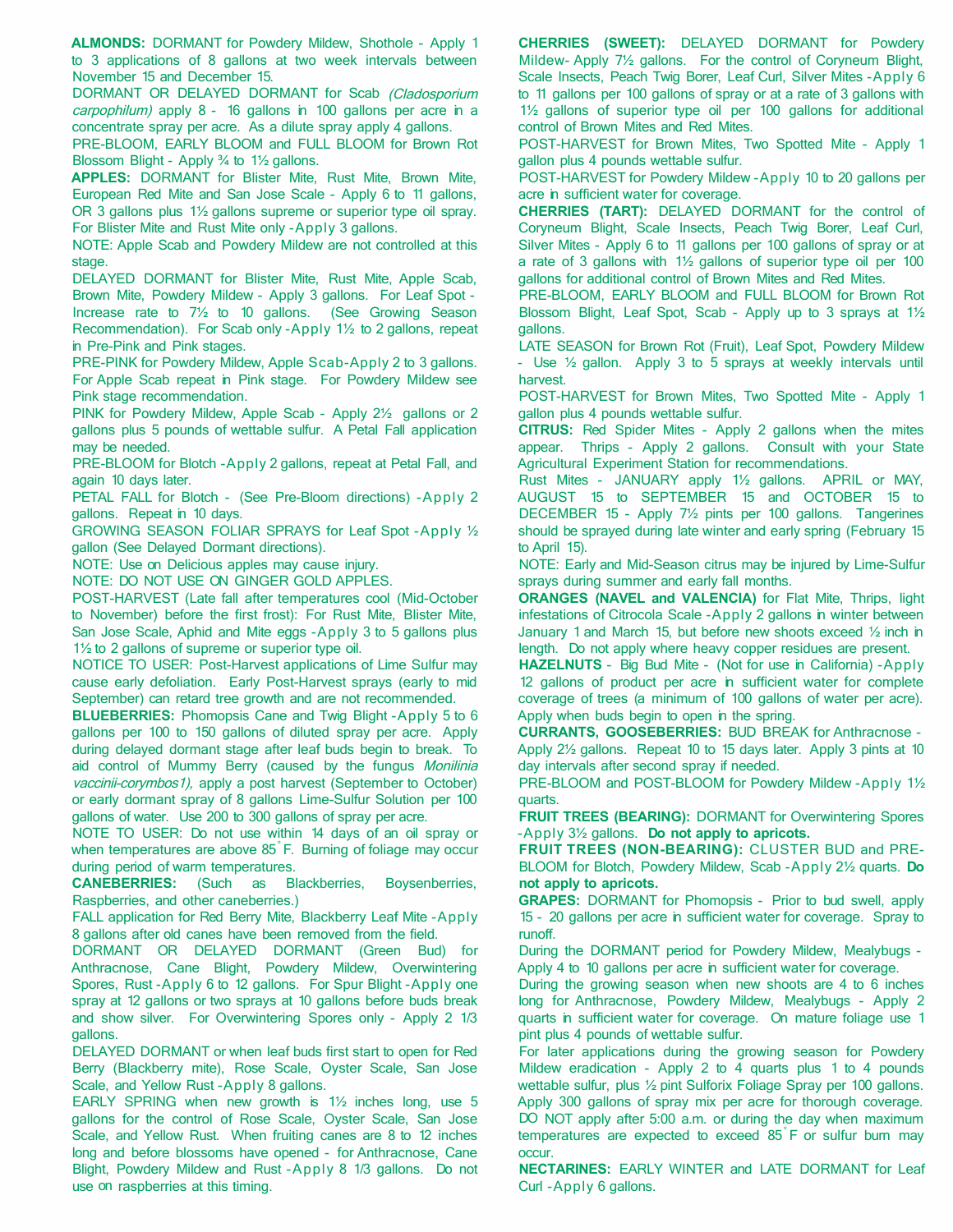GROWING SEASON for Powdery Mildew -Apply 2 to 3 quarts when disease appears. For Brown Rot, Leaf Spot, Shothole - Use 2 quarts. Apply 3 to 5 times at weekly intervals until harvest.

**PEACHES:** DORMANT for Peach Leaf Curl, Scab, Shothole - Apply 10 to 12 gallons. For Leaf Curl only -Apply 6 to 8 gallons in full coverage spray. Apply after all leaves have fallen and before buds begin to swell. If Leaf Curl has been severe, two applications may be needed, the first in Early Dormant, the second in Delayed Dormant.

DORMANT OR DELAYED DORMANT for Scale Insects, Silver Mites, Peach Twig Borers, Coryneum Blight, Aphids - Apply 6 to 11 gallons per 100 gallons spray or 3 gallons per 100 gallons with 1<sup>1</sup>/<sub>2</sub> gallons superior type oil for additional control of Brown Mites and Red Mites.

DELAYED DORMANT for Powdery Mildew -Apply 7½ gallons at Green Tip, apply second spray at 4 to 5 gallons.

DO NOT apply dormant spray to peaches immediately after or during periods of 5 days or more of unseasonably high temperatures if a sufficient number of dormant cold hours have occurred.

PRE-BLOOM, EARLY BLOOM and FULL BLOOM for Brown Rot Blossom Blight - Apply 34 to 11/2 gallons, one spray at each period if conditions require it.

SUMMER FOLIAGE SPRAYS for Powdery Mildew - Apply 1<sup>1</sup>/<sub>2</sub> quarts. For Brown Rot, Powdery Mildew, Leaf Spot -Apply ½ to 1 gallon 3 to 5 times at weekly intervals until harvest. Avoid spraying during hot period of the day or during hot humid conditions. Spray only to the drip point, not to runoff, as excessive spray may cause injury.

**PEARS:** DORMANT for Pear Leaf Blister Mite - Apply 5 to 7 gallons. May be combined with oils labeled for dormant use on pears.

DORMANT OR DELAYED DORMANT to prevent Pear Scab infections and to aid in the control of hatching eggs and young nymphs of Green Apple Aphid, Rosy Aphid, and Pear Psylla and to control Scab, Powdery Mildew, San Jose Scale, Rust Mite, Pear Leaf Blister Mite, European Red Mite, and Brown Almond Mite - Apply 11 gallons.

DELAYED DORMANT for Pear Leaf Blister Mite, Rust Mite, European Red Mite, San Jose Scale, and Pear Psylla - Apply 3 gallons plus 1<sup>1/2</sup> gallons supreme or superior type oil. For Scab -Apply 6 gallons.

DO NOT use on d'Anjou, Cornice or Seckle varieties after Delayed Dormant.

GREEN TIP TO FINGER BUD for Scab, Rust Mite, Powdery Mildew -Apply 6 gallons.

CRACKED BUD for Scab, Powdery Mildew -Apply 5 gallons.

CLUSTER BUD for Scab, Powdery Mildew -Apply 2 ½ gallons.

FINGER BUD for Scab, Powdery Mildew -Apply 2 gallons.

PETAL FALL for Scab, Powdery Mildew -Apply 3 gallons.

DO NOT use on d'Anjou, Cornice or Seckle varieties. GROWING SEASON FOLIAR SPRAYS for persistent Powdery

Mildew - Apply 1<sup>2</sup>/3 quarts throughout the growing season as needed. For concentrate sprays follow State Agricultural Experiment Station recommendations.

POST-HARVEST (Early to Mid-September): For Rust Mite, Pear Leaf Blister Mite - Apply 4 gallons plus 34 gallon supreme or superior type oil, OR 11 gallons with no oil, OR 2 gallons plus 4 pounds of wettable sulfur.

POST HARVEST (Late fall after temperatures cool (mid-October to November) before the first frost): For Scale Insects, Pear Psylla, Aphid and Mite Eggs, Pear Leaf Blister Mite -Apply 3 to 5 gallons plus 1 ½ to 2 gallons of supreme or superior type oil. For Bud Mite (Pacific Coast States) - Apply when mites first penetrate under bud scales.

NOTE: DO NOT allow Post Harvest sprays to drift to adjacent apple orchards as defoliation may occur.

USE PRECAUTIONS: Oils must not be used with Lime-Sulfur except as indicated above.

DO NOT apply oil after Lime-Sulfur sprays as injury may occur. Allow a minimum of 10 days between a Delayed Dormant oil application and a later Lime-Sulfur application.

DO NOT apply Lime-Sulfur if oil has been applied after Delayed Dormant. Allow 30 days between oil and Lime-Sulfur sprays in the growing season, as injury may occur. Use only on Lime-Sulfur tolerant varieties. Drought, cold and high temperatures, and other conditions may weaken trees. DO NOT apply Lime-Sulfur or oils to trees in weakened condition.

**PECANS:** GROWING SEASON for Yellow Pecan Aphids and Mites (Tetranychidae and Eriophyidae) - Apply 1 gallon. For mature trees apply as a full coverage spray using 200 to 400 gallons of spray per acre (2 to 4 gallons Lime-Sulfur per acre). For concentrate sprays apply 2 to 4 gallons per acre. Thorough coverage is essential for control. For Yellow Aphids - Spray as needed to prevent excessive honeydew buildup. For Mites - Spray when infestation is first noticed.

**PISTACHIOS:** DORMANT or DELAYED DORMANT for suppression of Botryosphaeria Panicle and Shoot Blight caused by Botryosphaeria dothidea - Apply 16 gallons per acre in sufficient water for coverage.

**PLUMS:** DORMANT for Leaf Curl -Apply 10 to 12 gallons.

GREEN TIP for Black Knot -Apply 6¼ gallons.

DORMANT OR DELAYED DORMANT for Scale Insects, Silver Mites, Peach Twig Borers, Coryneum Blight, Peach Leaf Curl, Aphids - Apply 6 to 11 gallons per 100 gallons spray or 3 gallons with  $1\frac{1}{2}$  gallons of superior type oil per 100 gallons spray for additional control of Brown Mites and Red Mites.

LATE SEASON for Blotch, Powdery Mildew- Use 2 quarts, apply weekly beginning 3 to 5 weeks before harvest. For Brown Rot (Fruit Rot) -Apply 3 quarts at 20, 10, and 2 days before harvest.

**PRUNES:** GREEN TIP STAGE for Black Knot -Apply 6<sup>1/4</sup> gallons. DORMANT OR DELAYED DORMANT for Scale Insects, Silver Mites, Peach Twig Borers, Coryneum Blight, Peach Leaf Curl, Aphids - Apply 6 to 11 gallons per 100 gallons spray or 3 gallons with 1<sup>1</sup>/<sub>2</sub> gallons of superior type oil for additional control of Brown Mites and Red Mites.

LATE SEASON for Brown Rot (Fruit Rot), Leaf Spot, Powdery Mildew - Apply 2 quarts in weekly applications beginning 3 to 5 weeks before harvest.

**QUINCE:** For Scab - Apply 1 gallon at 10 day intervals during primary infection period.

**RED CLOVER, ALFALFA:** EARLY BUD STAGE or at first sign of disease for Powdery Mildew -Apply 1 gallon per acre in 50 to 100 gallons of spray.

**MANGE** (Sarcoptic Mites), SCAB (Psoroptic Mites, Chorioptic Mites): Dilute Lime-Sulfur Solution with warm water in the following proportions (gallons) and use as a dip or spray: Horses and Cattle, 1 to 15; Sheep, 1 to 20; Swine, 1 to 15 or 20 when hand treating small areas of mange, dilute 1 to 10. Maintain the mixture between 95° F and 105° F. Use the mixture only once and retreat animals at 12 day intervals if needed. Treatment may be repeated at 3 to 7 day intervals when treating swine.

**ORNAMENTALS:** DORMANT DISEASE CONTROL: Deciduous Hedge Plants, Ornamental Shrubbery, Shade Trees, and Berries: FALL for Stem Canker -Apply 11 gallons, repeat at Bud Swell.

DORMANT for Anthracnose, Black Spot, Powdery Mildew, Rust - Apply 12½ gallons.

DORMANT Clean-up spray on Roses -Apply 12½ gallons in 100 gallons of water or 3 pints in 3 gallons of water, as winter buds swell - Before opening (December or January).

If roses are not sprayed before buds swell - Apply 8% gallons in 100 gallons water or 1 quart in 3 gallons water (February).

SPRING DORMANT on boxwood for Canker - Apply 2 gallons after leaves are cleaned up.

AS LEAVES BEGIN TO EMERGE for Anthracnose, Black Spot, Brown Canker - Apply 6¾ gallons. (See Boxwood under Foliar Sprays)